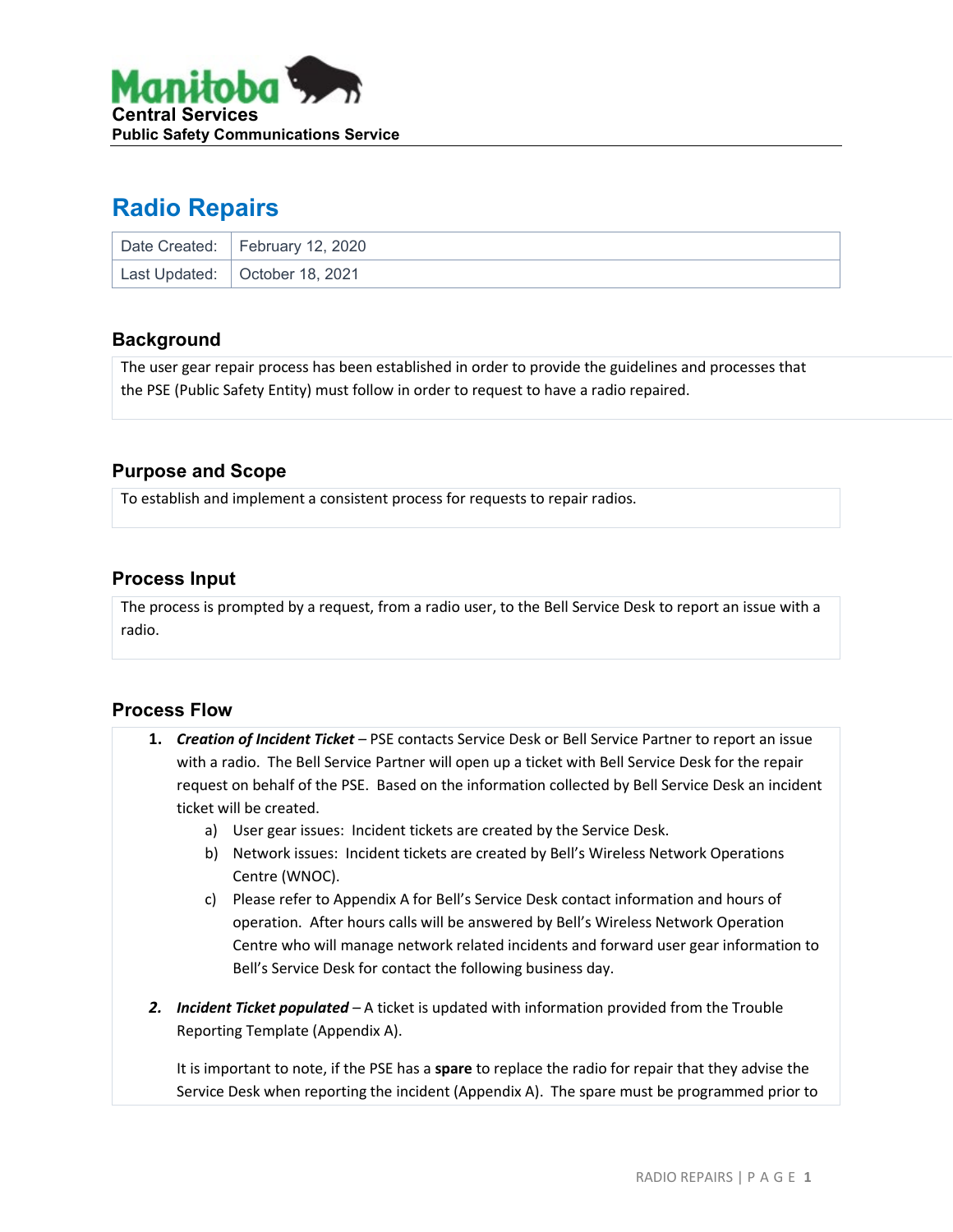the Bell Service Partner appointment and the Service Desk will require the Tag and Serial Number of the spare radio. Once a ticket is created, the ticket number is issued and provided to the user as a reference point to have the equipment returned and assessed.

**3.** *Incident Ticket issued to customer as Return Material Authorization (RMA) for portable radios –* It is the customer's responsibility to validate warranty based on the date of purchase and manufacturer warranty period. If the customer is unsure of the warranty date, they may ask the Bell Service Desk prior to having an incident opened. If an incident is opened that requires the equipment to be sent away, Bell Service Desk will create the incident and send the customer an RMA. The RMA is to be included in the box being sent to the Bell Repair Depot and the customer will incur the associated shipping costs.

If the product and repair is covered under the manufacturer's warranty, the defective equipment is repaired or replaced at no charge. If the radio repair is not covered under warranty, the PSE will be advised and provided with a quote after the Bell Technician completes their repair assessment. The repair assessment is billable to the customer.

- **4.** *Radio inhibit and uninhibit:* If radios are sent away to be repaired, Bell will inhibit the radio prior to having it shipped. Once a radio is returned to the PSE, it is their responsibility to advise Service Desk that the equipment has been received and to uninhibit the radio.
- **5.** *Bell Technician or Bell Service Partner assigned –* In the event that the radio is a mobile or installed within a vehicle/location, the PSE will have the option to attend a Bell Service Partner location or have a Technician dispatched to the location in order to troubleshoot or replace the defective piece of hardware. If the equipment is not under warranty, the PSE will be charged a PSE Equipment Testing and Repairs fee, plus travel for the equipment repair to be assessed. If possible, the equipment is reconfigured/repaired or replaced. All billable service & repairs are quoted to the PSE by Bell prior to work being completed.
- **6.** *Equipment replacement required –* If the technician is unable to return the unit to a proper working condition a spare product is deployed (if available) with the defective unit being returned to the Bell Maintenance Centre.
- **7.** *Spare unit deployed and CI updated –* The technician will update the Bell Service Desk with the replacement product deployed and the Asset Configuration Management System is updated to reflect the changes to the unit in service vs. spare.
- **8.** *Defective Equipment Received –* The technician returns the defective equipment to the warehouse for warranty, repair, or replacement purposes.
- **9.** *Defective equipment returned to OEM –* In the event that Bell is unable to complete the repairs within their facility, Bell returns the defective equipment to the manufacturer for repair or replacement as per service levels.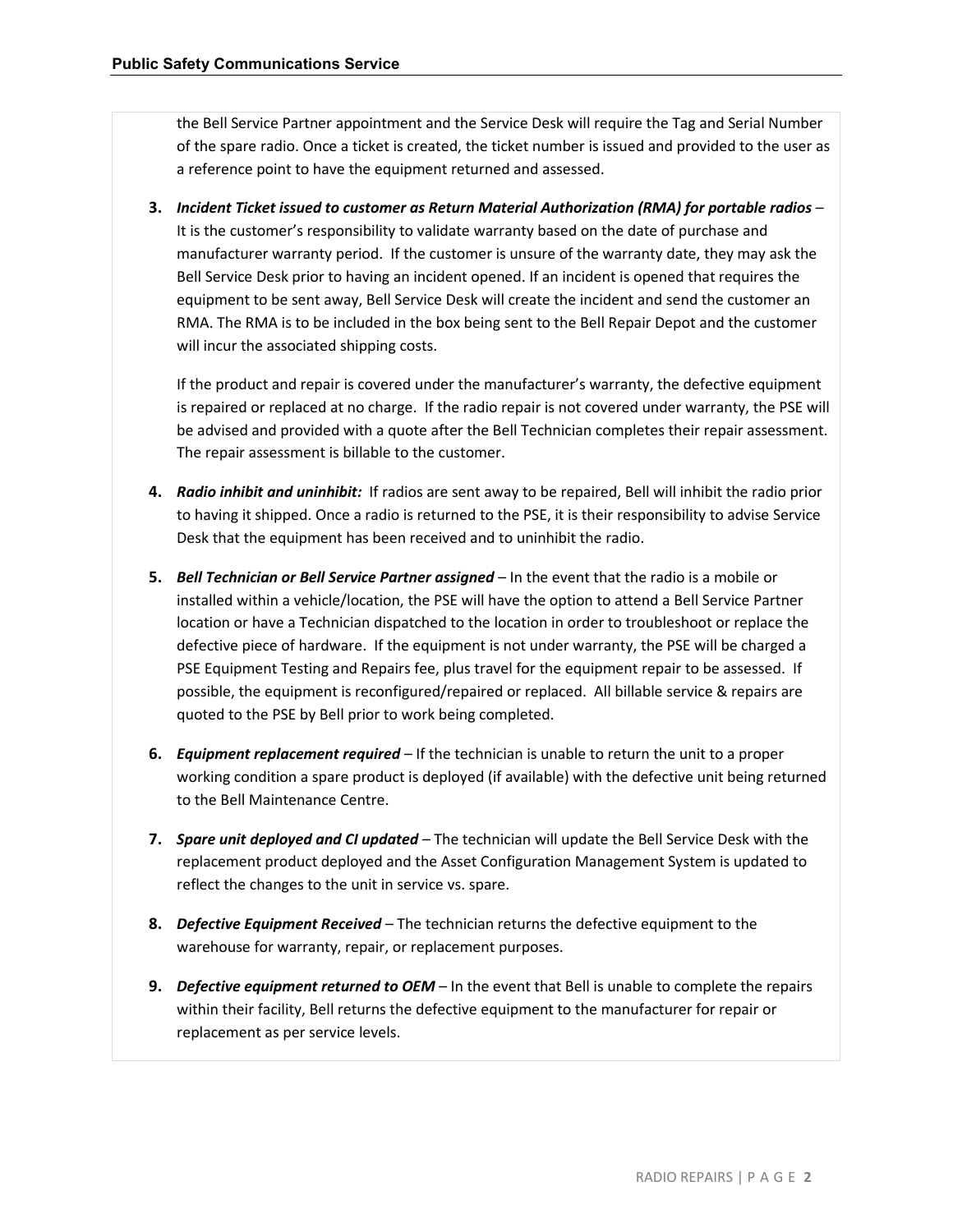- **10.** *Repair authorized by OEM –* The manufacturer confirms if the product in question falls under the warranty agreement in place. The manufacturer repairs or replaces the equipment and returns it to Bell.
- **11.** *Repaired or Replacement product received –* The Bell warehouse receives the repaired/replacement product from the manufacturer. The product tag/serial number is verified to ensure the correct equipment has been received, and the asset configuration tool is updated. Repaired or replacement product is updated in the system and made available for use by PSE. If no spare was deployed, the product will be returned to the Bell Service Partner to be re-installed into the proper vehicle/location or to the PSE to be put back into production. If spare radio was deployed, the product is returned to PSE to be added back into their spare pool of equipment for future requirements.
- **12.** *Product out of warranty/unrepairable –* If product is out of warranty, there will be a PSE Equipment Testing and Repairs fee to assess the equipment and provide a quote to have the unit repaired. The quote will be provided to the PSE for approval purposes. Once approved, authorization to proceed with repairs will be completed. Once repaired, the repaired product will be returned to Bell. Bell in turn will return the repaired unit back to the respective PSE to be used or returned to the spares pool. In the event that a spare was not available, the unit will be returned to service. In the event that the product is deemed unrepairable, Bell will inform the PSE that the defective product is unrepairable. The PSE will then decide whether they would like the equipment returned back to them or have Bell dispose of the equipment. In either case, the CI is updated and the unit will be removed from inventory.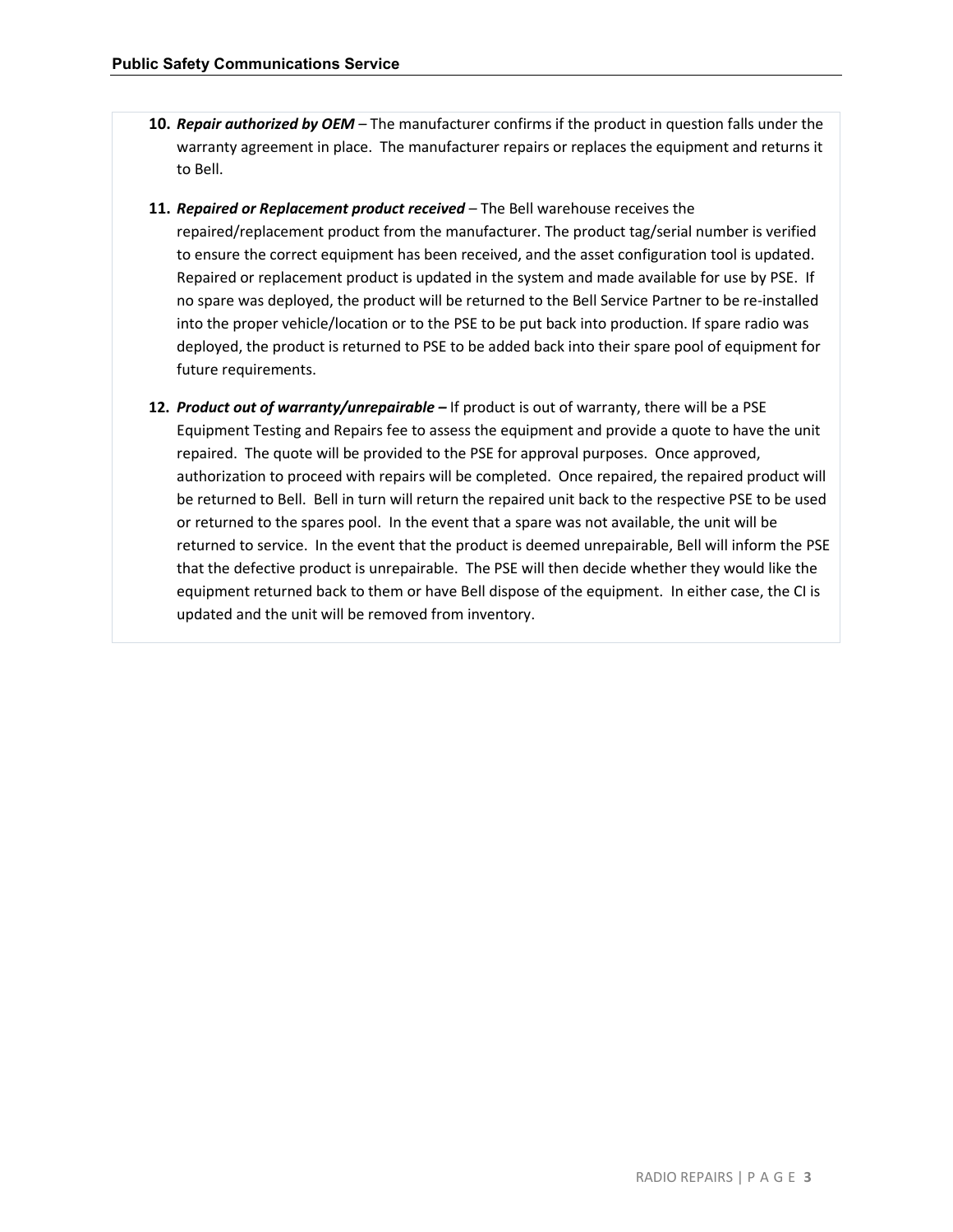### *Process for Radio Repairs*

# Appendix A

### **Bell's National Service Desk**

Toll Free : 1-833-551-3925 Email : [BMRadioCC@bell.ca](mailto:BMRadioCC@bell.ca)

### **Bell Service Desk Hours of Operation**

Monday – Friday (excluding statutory holidays) 7:00 a.m. – 3:30 p.m. CDT

### **After Hours Operations**

After regular business hours, all calls are routed directly to Bell's Wireless Network Operations Centre (WNOC).

- o For network troubles, WNOC will create an incident ticket in real-time and provide you with the incident ticket number for reference.
- o For end user equipment troubles that are not urgent, please e-mai[l BMRadioCC@bell.ca](mailto:BMRadioCC@bell.ca) and your case will be entered the following morning of the next business day. After the case is opened, you will receive an e-mail receipt with the case number and the above outlined process for resolution will begin.

### **Trouble Reporting Template**

When reporting a trouble the below information needs to be populated with all required fields to ensure an efficient resolution. It is important to acknowledge if the equipment or repair is not under warranty, as per Schedule J, there is a billable PSE Equipment Testing and Repairs charge plus travel fees. If reporting over email please copy and paste the below fields into the e-mail request:

- o Public Safety Entity:
- o Billing Address:
- o Contact Name:
- o Contact Number:
- o Alternate contact:
- o Contact email address:
- o Site Name (if applicable):
- o Full Mailing Address:
- o Request Type: Repair
- o BMR Tag Number:
- o BMR LID:
- o Serial Number (if available):
- o Vehicle Number (if mobile):
- o Is there an available spare? Yes/No
- o Select a Bell Service Partner to complete the repair: Alcom (Winnipeg), Gene's (The Pas), Prairie Mobile (Winnipeg), Prairie Mobile (Brandon), Prairie Mobile (Russell)
- $\circ$  Would you require the technician to be dispatched to the below location address for the repair? Note travel time, repair time, and materials are all billable: Yes/No
- $\circ$  Address location where equipment will be repaired/installed/moved to (Vehicle ID including license plate number and Unit Number):
- o Detailed Description of Trouble/Request: